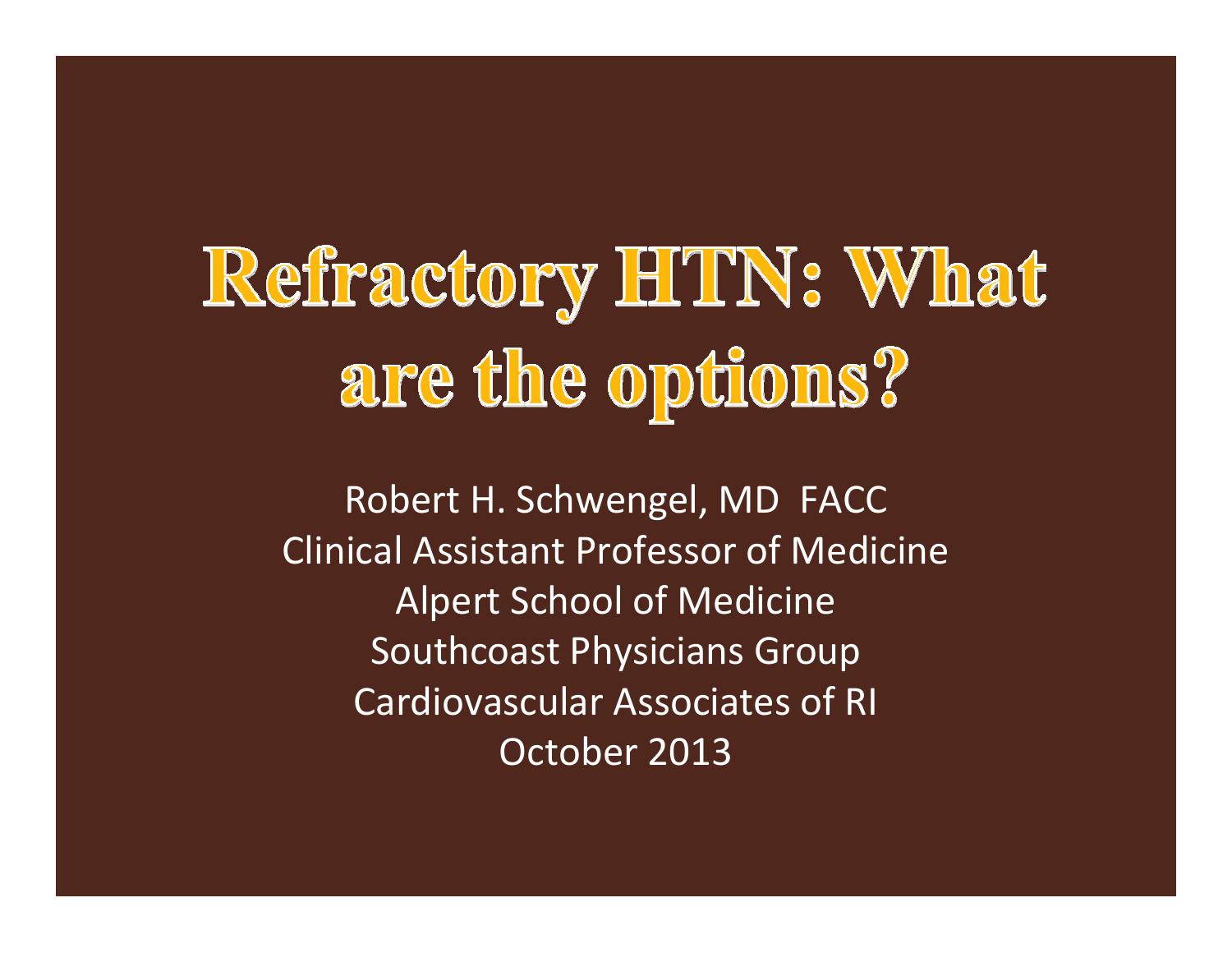### Definitions

- Normal blood pressure: systolic <120 mmHg and diastolic <80 mmHg
- Pre‐hypertension: systolic 120 to 139 mmHg or diastolic 80 to 89 mmHg
- Hypertension:
	- Stage 1: systolic 140 to 159 mmHg or diastolic 90 to 99 mmHg
	- Stage 2: systolic ≥160 or diastolic ≥100 mmHg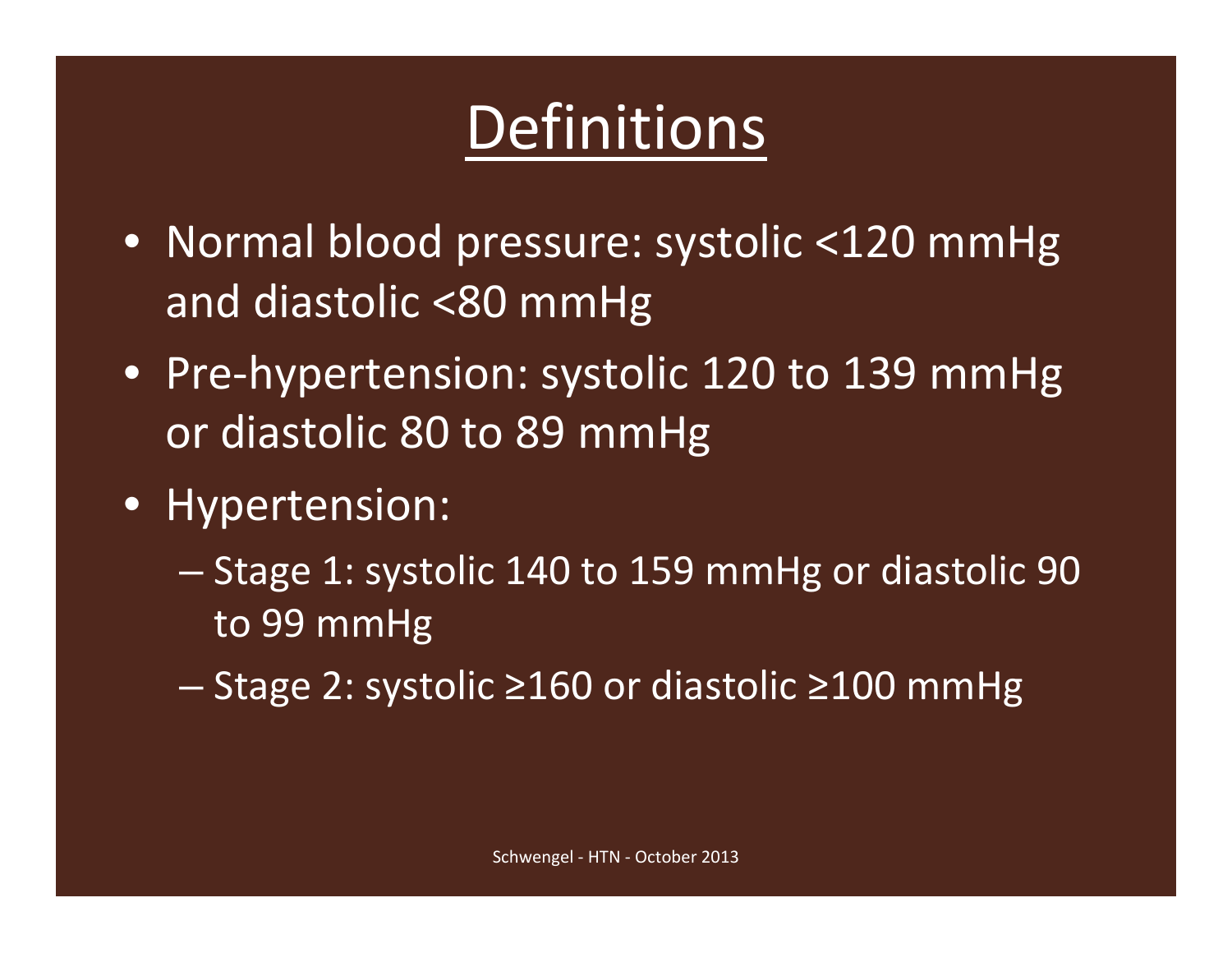### Therapeutic Reminders

- $\bullet$  Angiotensin‐converting enzyme (ACE) inhibitors/angiotensin II receptor blockers (ARBs)
- $\bullet$ Calcium channel blockers
- $\bullet$ **•** Diuretics
- •• Beta blockers, which are now used less often for initial therapy in the absence of <sup>a</sup> specific indication for their use
- $\blacksquare$ Serial monotherapy recommended to start
- $\bullet$  Angiotensin‐converting enzyme (ACE) inhibitors/angiotensin II receptor blockers (ARBs) and Calcium channel blockers combination recommended for combination therapy
- • Match agents with other indications/benefits
	- DM
	- CAD
	- LV systolic or diastolic dysfunction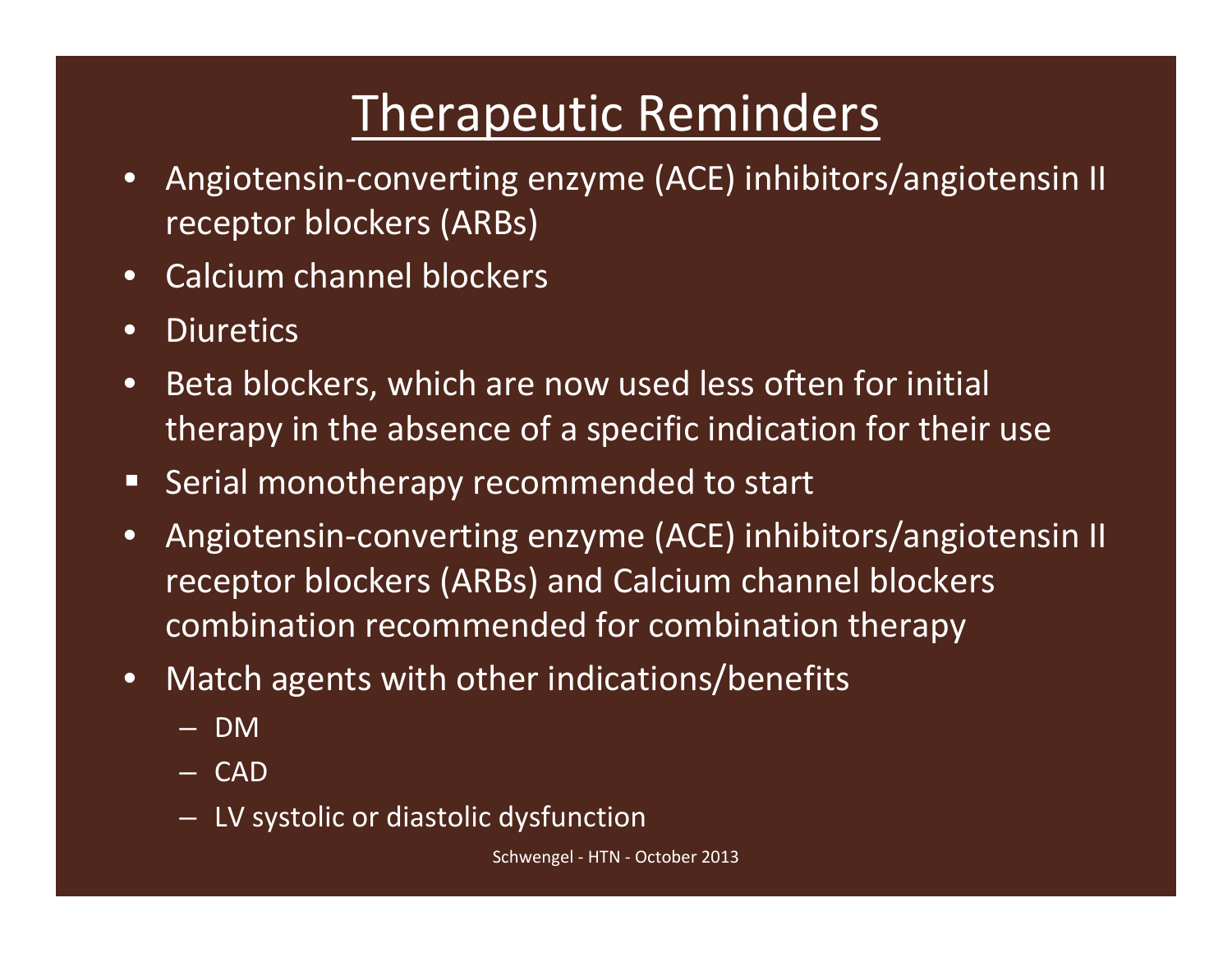### Definitions

- $\Box$ **Resistant HTN** 
	- HTN despite 3 antihypertensives (including diuretic) or controlled on >3 medications
- $\Box$  Refractory HTN
	- Uncontrolled on >3 medications (including diuretic) under the care of HTN specialist
- $\Box$ ■ Pseudo-resistance
	- Inaccurate readings (too small cuff, etc.)
	- Poor or non‐compliance with medication
	- $\Box$  White‐coat HTN
		- Ξ ■ Elevated office readings with reliable normal readings out-side office setting
		- $\blacksquare$ ■ Associated with lower risk of end-organ damage and complications

Schwengel ‐ HTN ‐ October 2013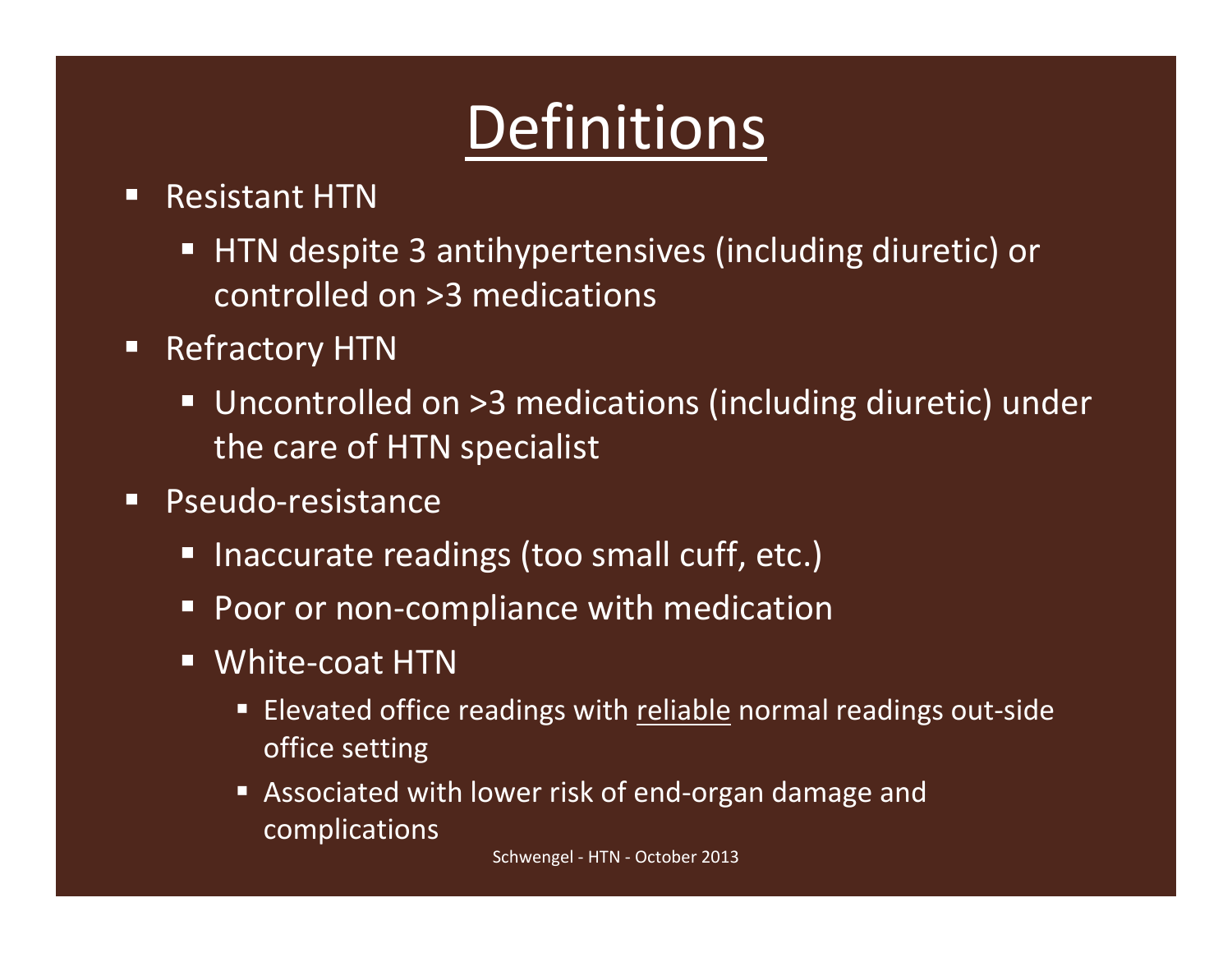### Risk Factors for Resistance

- **Stage 2 baseline BP (especially systolic)**
- $\Box$ LVH
- **Advanced age**
- $\Box$ **Obesity**
- African-American race
- **Example 21 Chronic renal insufficiency**
- $\Box$ Diabetes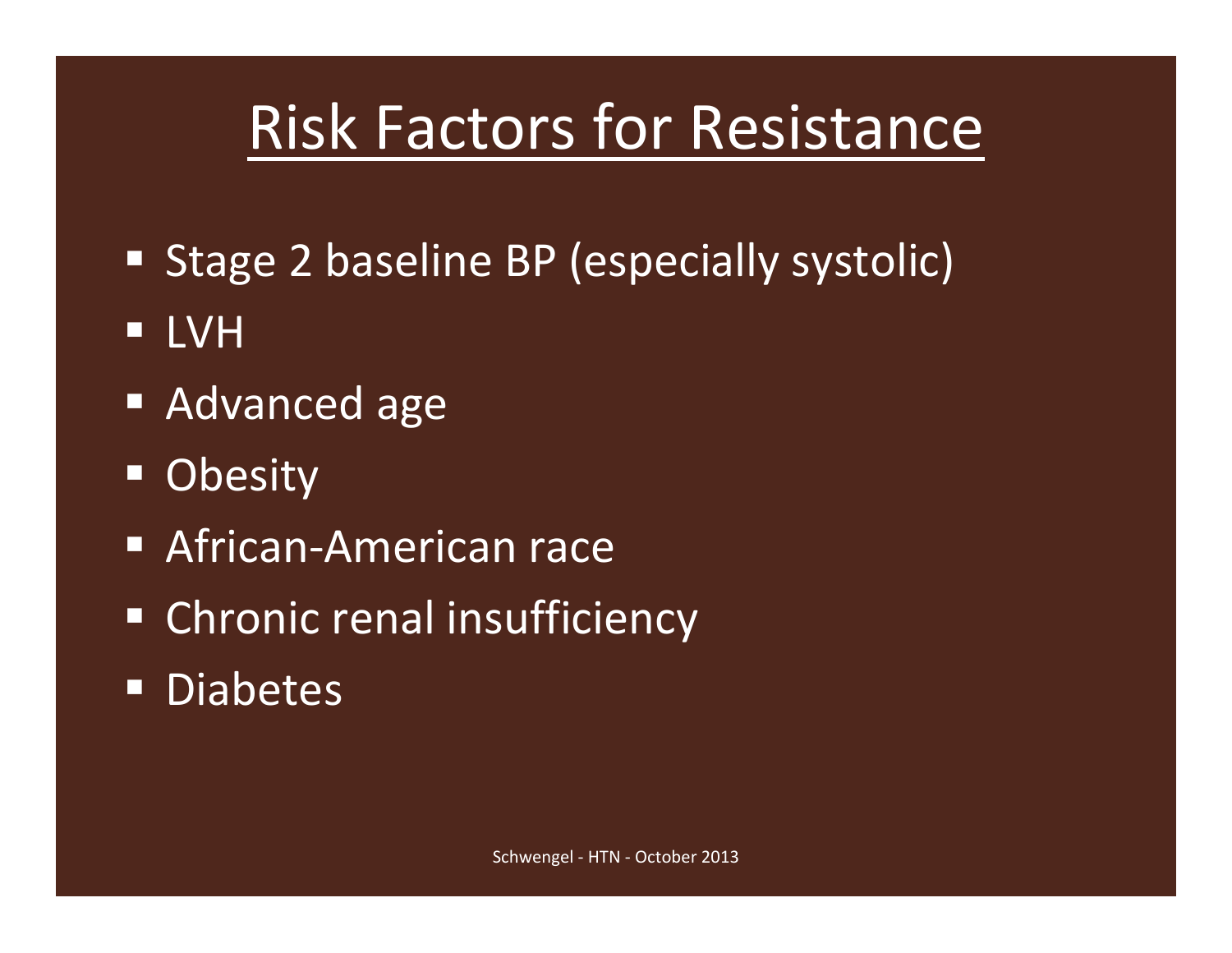### Considerations for Resistance

- $\Box$ Obesity, High Na diet, Sedentary lifestyle
- $\blacksquare$ Heavy EtOH
- **Nedications:** 
	- **NSAIDs**
	- **Diet pills, decongestants**
	- **Estrogen**
	- **Glucocorticoids**
	- Anti-depressants
	- Cyclosporine, Tacrolimus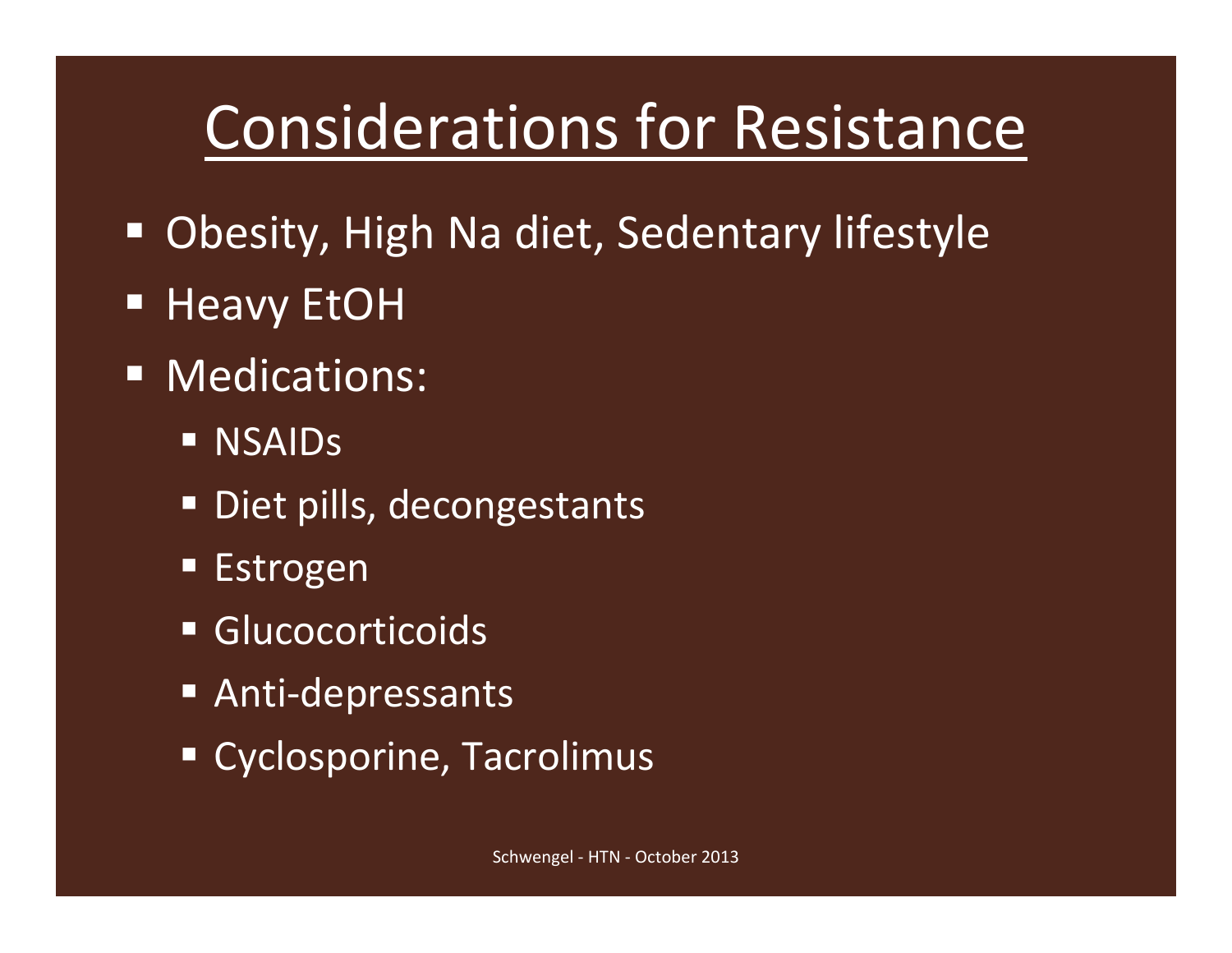### Secondary HTN Causes

- $\Box$  Primary Aldosteronism
	- Г Hypokalemia <sup>&</sup>lt; 50% cases
- $\Box$  Renal Artery Stenosis
	- $\Box$ Renal bruit, Increase creatinine with ACEI/ARB
	- Atherosclerosis or Fibromuscular Dysplasia
- $\Box$ Chronic Kidney Disease
- $\Box$ **DARA** Obstructive Sleep Apnea
	- Grossly under-recognized/diagnosed
- $\blacksquare$ ■ Less Common
	- $\blacksquare$ Pheochromocytoma
	- $\blacksquare$ Cushing's
	- Г Aortic Coarctation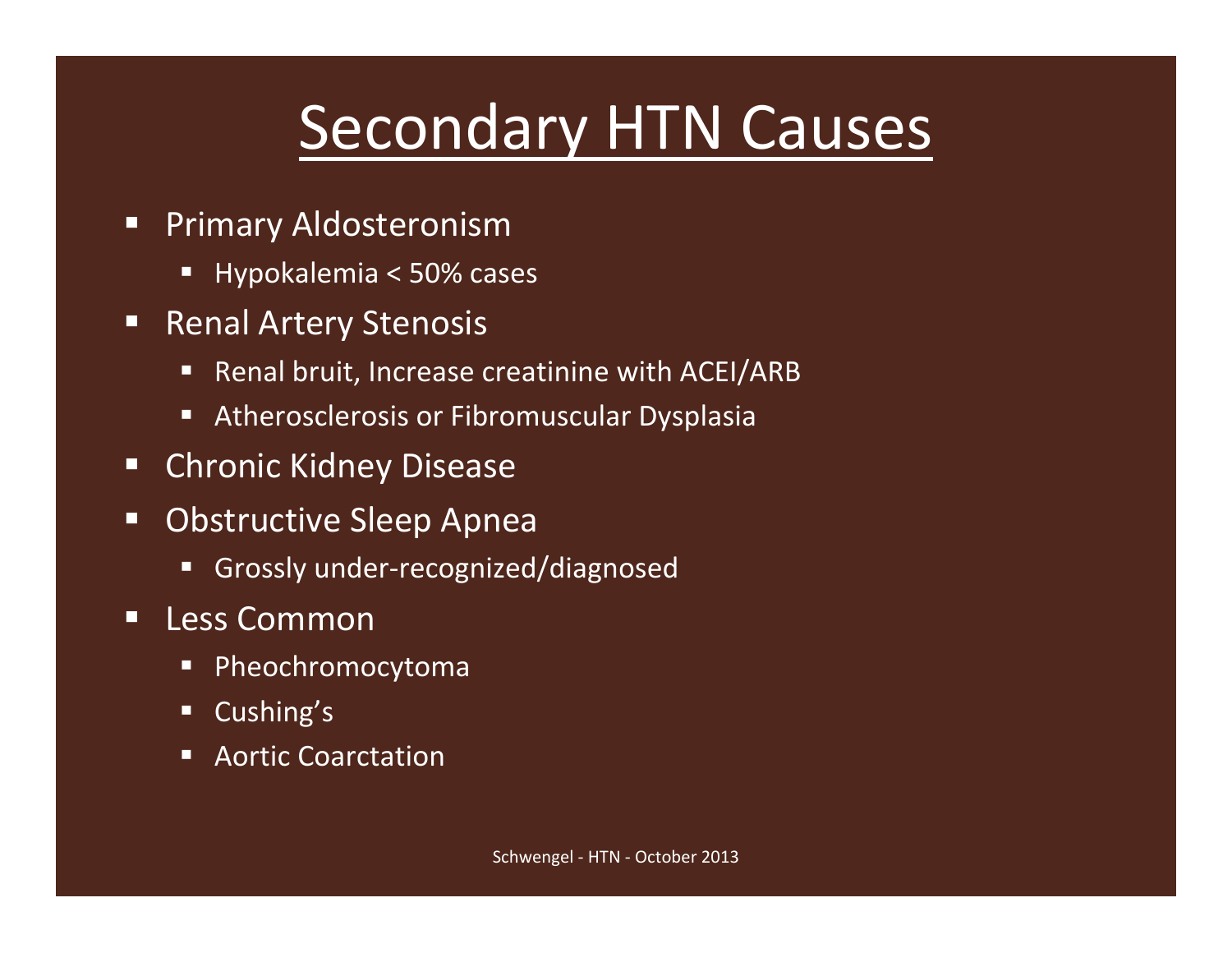### Re‐Evaluation

#### $\Box$ History and ROS

- **Symptoms associated with Pheo or Cushings**
- п, **Ned compliance, cost, etc.**
- $\blacksquare$  Physical
	- Bruits Atherosclerosis
	- BP differences arms/legs Coarctation
- $\blacksquare$  Laboratory
	- π, ■ Chem 7
	- п. Proteinuria
	- п, Primary Aldosterone Screening
		- AM Plasma Aldosterone (elevated) and Renin (suppressed)
		- 24 urine Na excretion, creatinine clearance, aldosterone excretion

#### $\Box$ **Testing**

π, Ultrasound renal arteries – accredited lab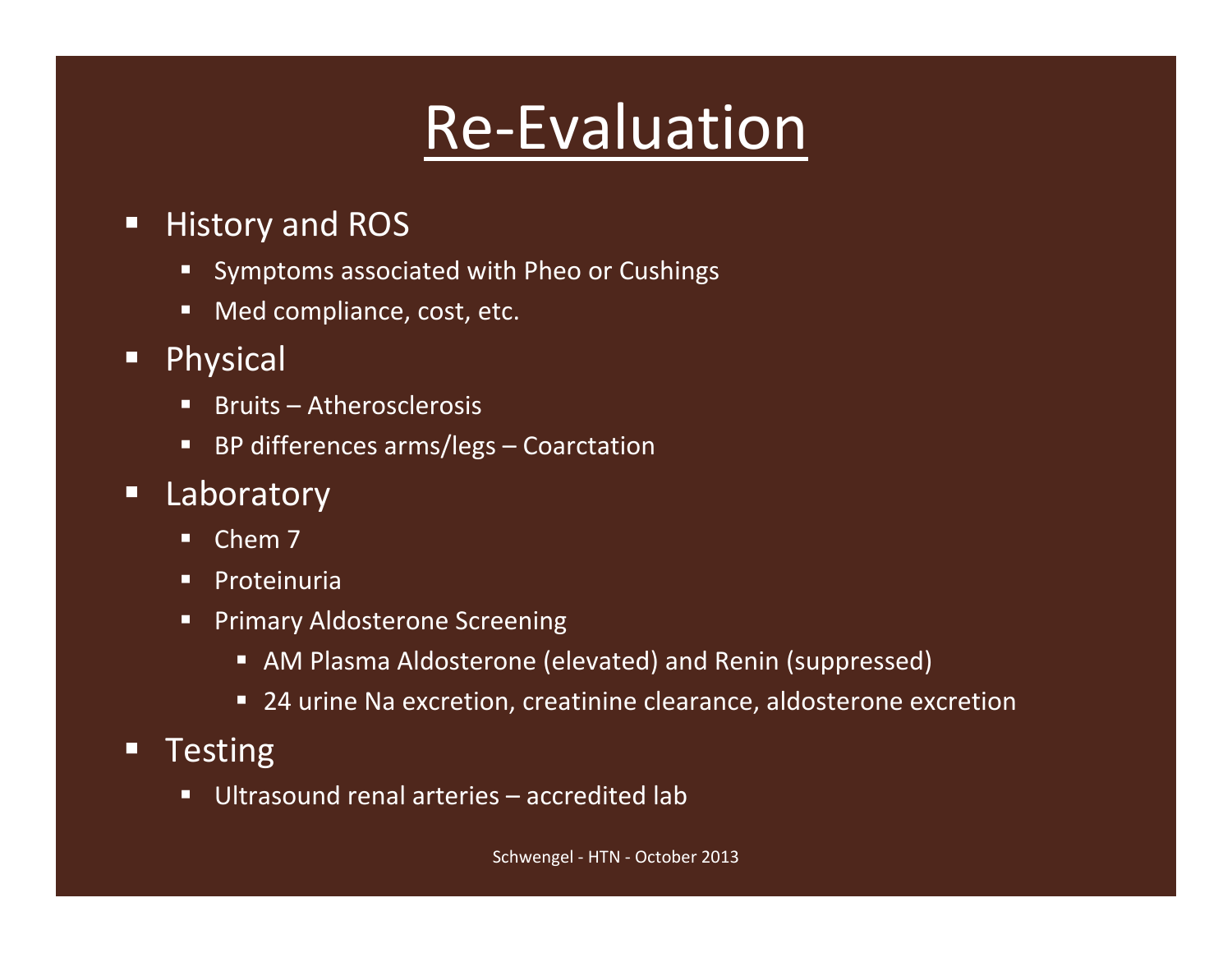### Renal Revascularization

### • Unilateral or Bilateral Disease

- A short duration of blood pressure elevation prior to the diagnosis of renovascular disease ‐ strongest clinical predictor of success
- $-$  Failure of optimal medical therapy to control the blood pressure (>3‐4 agents)
- $-$  Intolerance to optimal medical therapy
- $-$  Recurrent flash pulmonary edema and/or refractory heart failure
- Bilateral Disease ‐ add
	- $\mathcal{L}_{\mathcal{A}}$ Otherwise unexplained progressive renal insufficiency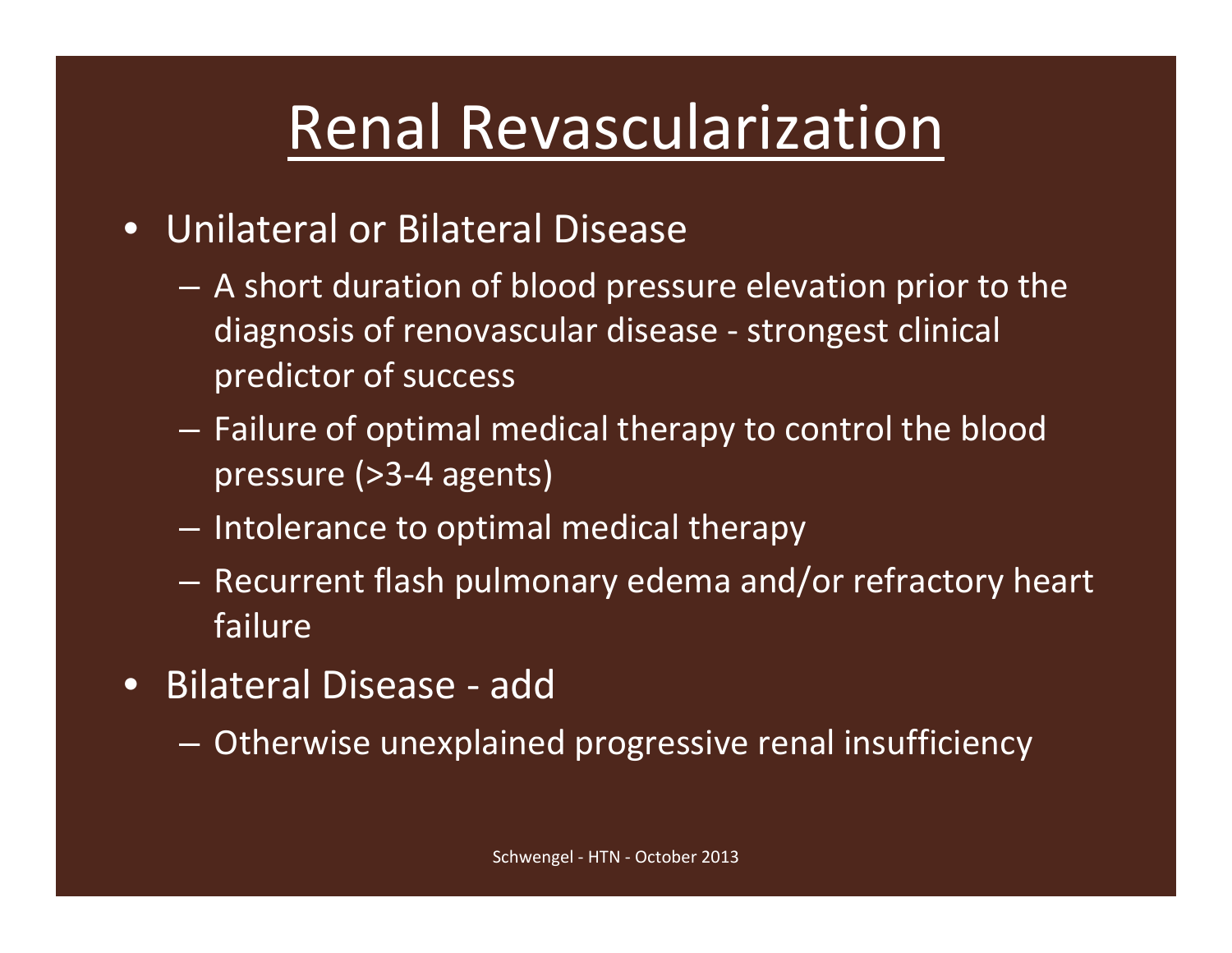### And if everything's negative?...

- $\bullet$ ● Preferred regimen of an ACEI/ARB, long-acting dihydropyridine calcium channel blocker, and diuretic.
- $\bullet$ • If the current regimen includes a drug <u>not</u> from the three above drug classes, add the missing preferred drug and assess the response.
- $\bullet$  $\bullet$  If the patient is still hypertensive despite being treated with the three preferred drugs, add an aldosterone antagonist.
- Additional medications are added sequentially. Possible agents that may be used include
	- vasodilating beta blockers (labetalol, carvedilol, or nebivolol),
	- $-$  centrally acting agents (clonidine or guanfacine), and /or
	- direct vasodilators (hydralazine or minoxidil).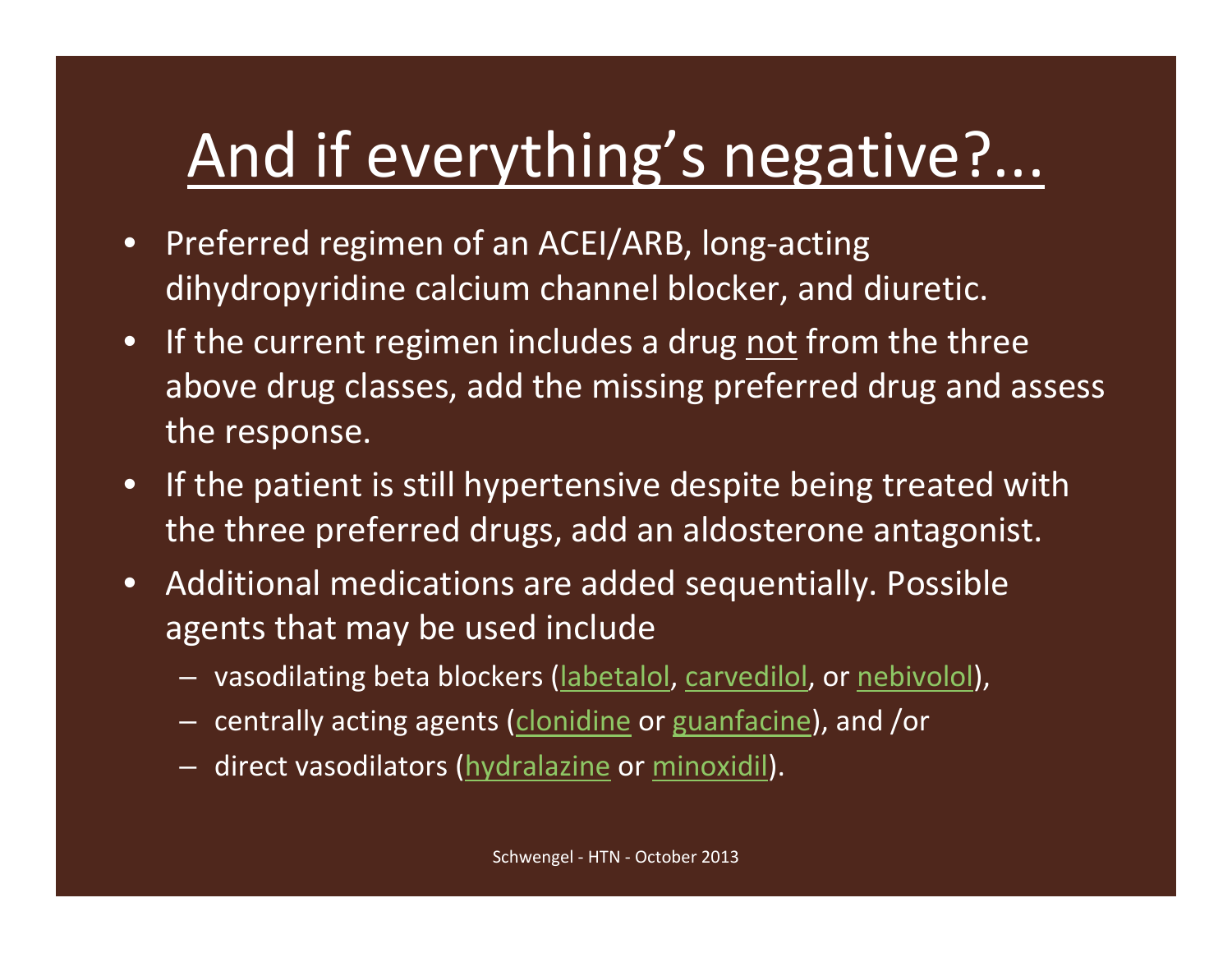### **Experimental**

- Catheter‐based radiofrequency ablation of the renal sympathetic nerves
- Electrical stimulation of the carotid sinus baroreceptors